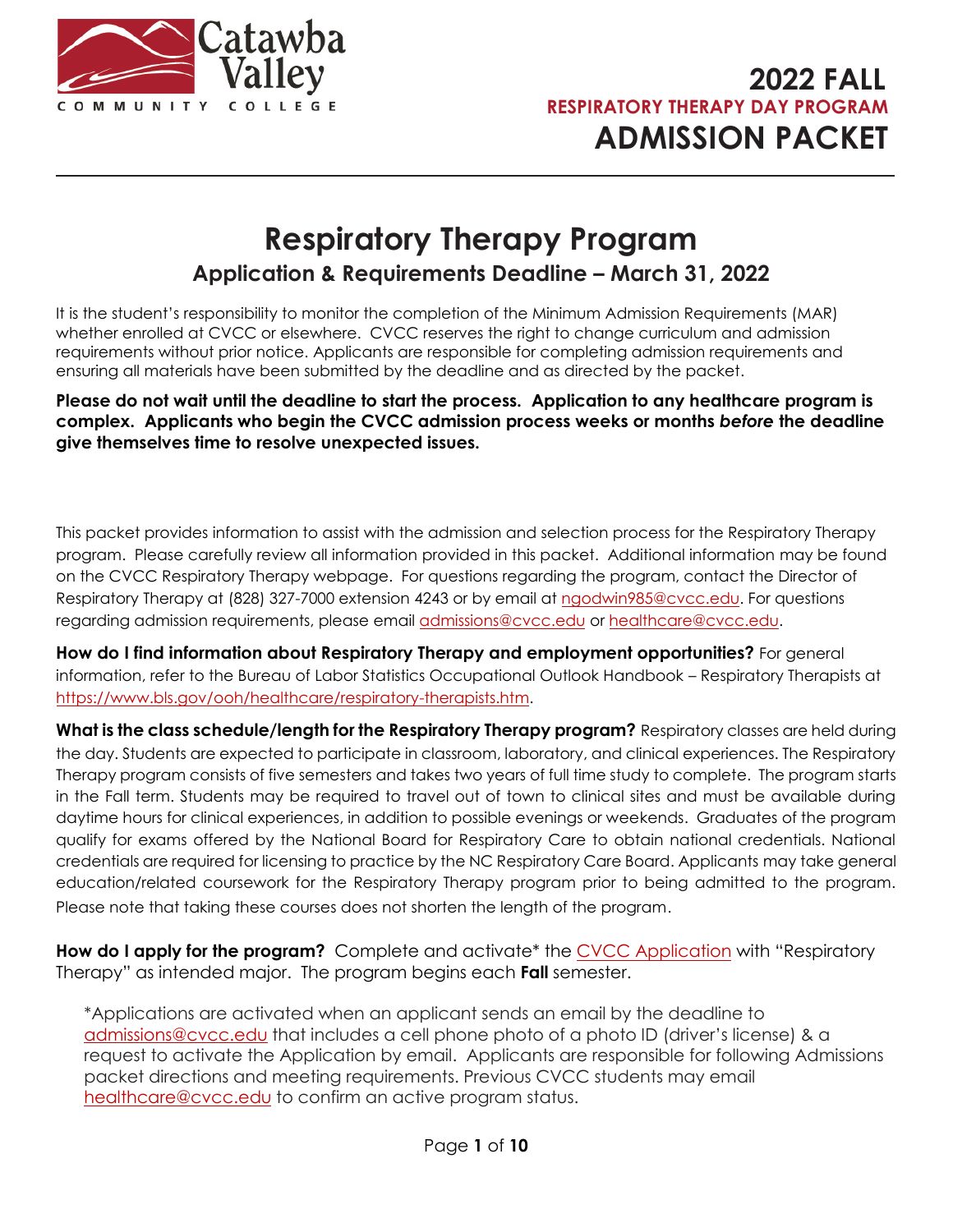**How much does the program cost?** College tuition is set by the North Carolina State Legislature and is subject to change. Respiratory Therapy students are required to purchase a variety of books, clinic uniforms, malpractice insurance, accident insurance, and other fees as set by the College. The *approximate cost* for the program is **\$8,700**. (This figure is based upon current in-state tuition rates and reflects an approximate cost only.)

**How do I apply for Financial Aid?** All applicants are encouraged to apply for financial aid by completing the Free Application for Federal Student Aid (FAFSA.ed.gov). For information about financial aid, contact the Office of Scholarships and Financial Aid online, by email at financial aid@cvcc.edu or by calling at 828-327-7000, ext. 4860.

**Do I need a computer?** Yes! Coursework requires students to have their own computer with dependable internet access, printer access, microphone, webcam accessibility, Word, PowerPoint and Excel. Upon application activation to CVCC, students are assigned a CVCC email address. Communication between student, faculty and any other college personnel will be by CVCC email. Students are expected to use the CVCC email for **all** college correspondence. Students need to read CVCC emails daily and check Blackboard for announcements/assignments, whether enrolled at CVCC or elsewhere. Applicants are notified of an accepted or non-accepted status via **CVCC email.**

**Will I be required to complete a Criminal Background Check/Drug Screening?** Yes**.** Carefully read the information below regarding background checks, drug testing, and the result of a negative background check. Applicants may only use CastleBranch, a background screening and compliance management company, for background check/drug screenings.

- Clinical facilities will require students to undergo criminal background checks and drug testing.
- The student will be required to pay fees associated with these screenings.
- Clinical facilities may refuse access to clinical experiences based on the criminal background checks and/or drug testing.
- If any clinical facility refuses to allow a student access to a clinical experience, the student will be **unable to continue in the program**.

**How does undocumented immigrant status or DACA status affect application to the program?** Current North Carolina Community College System policy allows DACA and undocumented applicants to enroll at CVCC at the out of state tuition cost. However, acceptance to the college does not guarantee acceptance to a *specific* program. Students with an *unexpired DACA status* are eligible to apply to an Allied Health program. Students must keep active DACA status to remain enrolled in an Allied Health program. Professional licensure is granted by state licensing boards. **Students should inquire with the appropriate licensure board for specific licensure requirements**. Undocumented students are not eligible for admission to an Allied Health program. According to North Carolina and Federal laws, undocumented students are not eligible for North Carolina professional licensure. This policy is subject to change without notice based upon federal and state regulations*.*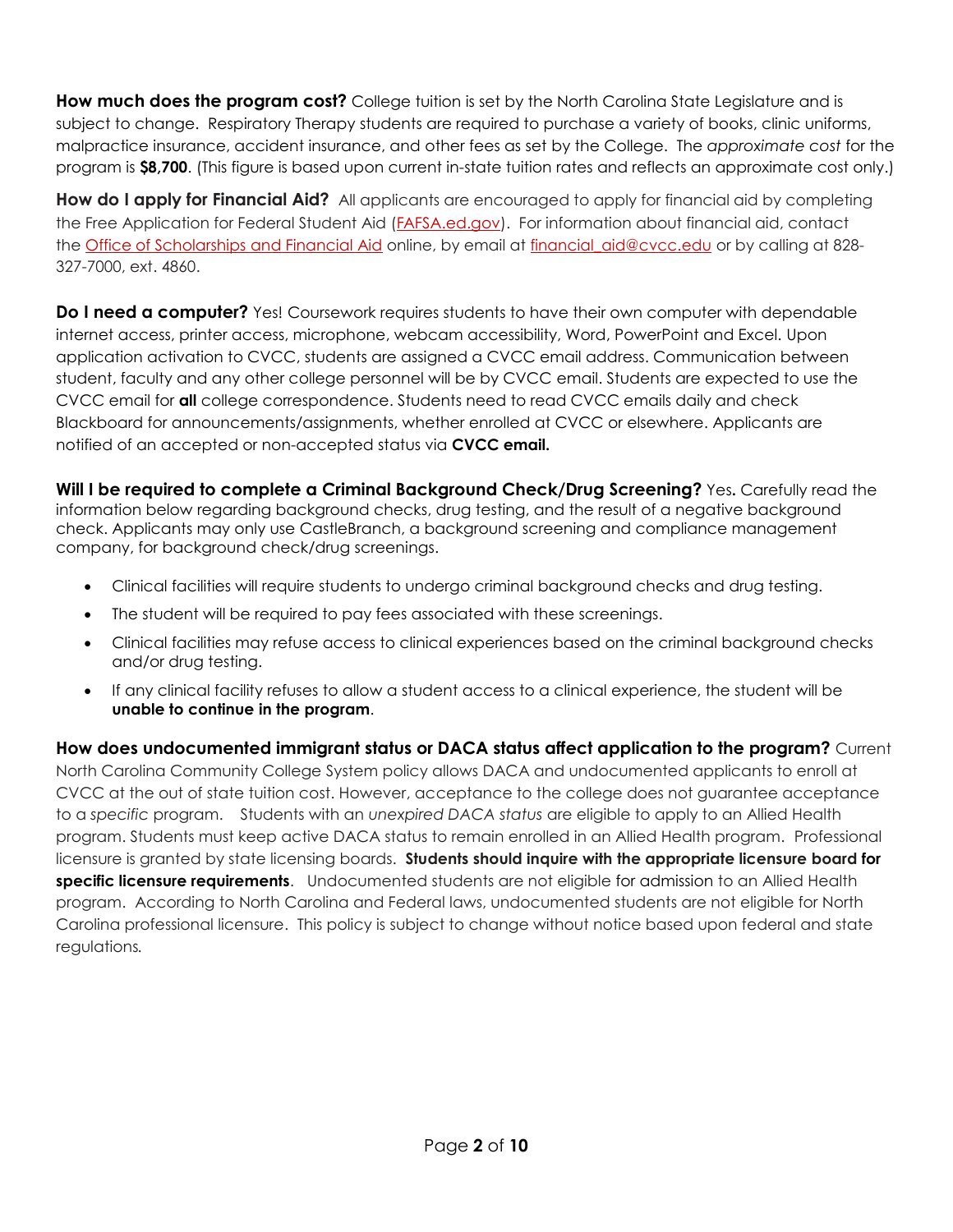**What if I move while applying for this program?** It is a student's responsibility to inform the college of changes in personal information regarding name, phone number and mailing address. To make changes to personal information, follow the instructions found in the FAQ section of Student Records on the MyCVCC Portal.

**What if I am not admitted to the program?** Applicants not admitted need to re-apply by completing the MAR Checklist for the **year of reapplication** AND email healthcare@cvcc.edu to confirm an active program status. Students are responsible for following reapplication guidelines.

**I am currently a Respiratory Therapy student at another college or university and would like to transfer to CVCC to continue my studies. What should I do?** Contact the Director of Respiratory Therapy, at 828- 327-7000, extension 4343 or email<ngodwin985@cvcc.edu>

**Do I need to wait until the deadline to submit items and apply?** No. Applicants should not wait for a deadline to submit items and are encouraged to submit items early. Applicants are responsible for making sure all materials have been submitted to the College by the published deadline as directed by the packet.

**How do I submit the MAR Checklist once it is completed?** From the student's CVCC email account (activated *after* applicant sends an email to admissions@cvcc.edu requesting Application activation), email a scanned or cell phone photo of the completed MAR Checklist to healthcare@cvcc.edu. The MAR Checklist must be entirely readable with the student's name and CVCC ID#. MAR Checklists are not accepted after the published deadline; applicants should make note of the deadline date published in the packet and on the MAR Checklist.

**When and how will I be notified of acceptance to the program?** Applicants will be notified of acceptance to the program within 2 to 4 weeks of the deadline via an email to their CVCC email account. Applicants chosen as alternates or not accepted for the program will also be notified at that time. Students may apply to only one (1) healthcare program at a time. Should acceptance to that program be denied, the student may apply to another healthcare program whose application deadline has not yet occurred. (CVCC Procedures, 3.4)

**Who can I contact if I have additional questions?** Contact the Director of Respiratory Therapy at (828) 327-7000 extension 4243 or email ngodwin985@cvcc.edu. For questions regarding Admission, contact Admissions at admissions@cvcc.edu or healthcare@cvcc.edu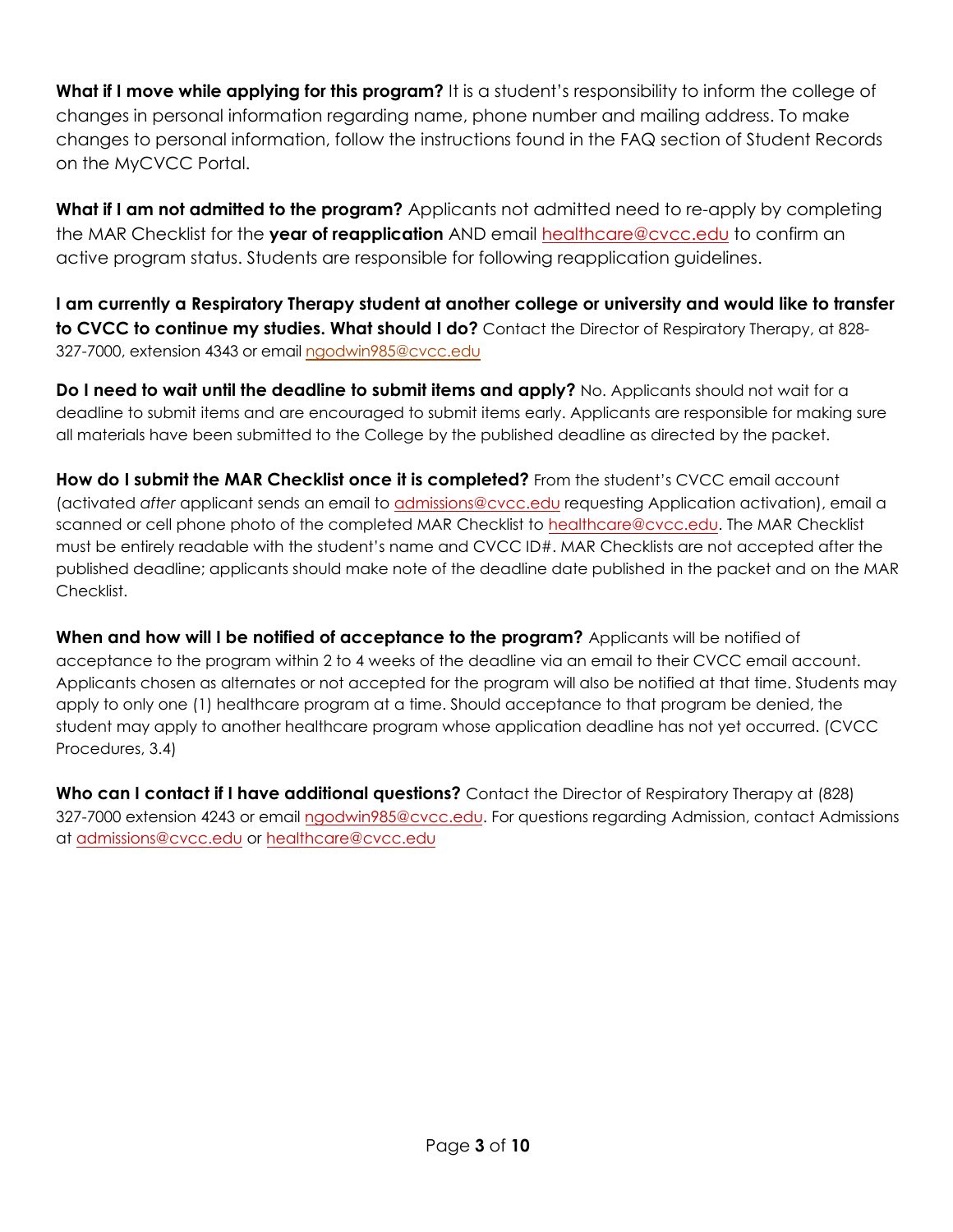### **Minimum Admission Requirements (MAR) Explained**

To be considered for acceptance, all applicants must complete Minimum Admission Requirements (MAR) by **March 31st, 2022**. Applicants are responsible for making sure all materials have been submitted to the College.

Please do not wait until the deadline to start the process. Application to any healthcare program is complex. Applicants who begin the CVCC admission process weeks or months before the deadline give themselves time to resolve unexpected issues.

### **1. DO THIS STEP FIRST: Activate\* the CVCC Application with "Respiratory Therapy" as the intended major.**

\* Applications are activated when an applicant sends an email by the deadline to admissions@cvcc.edu that includes a cell phone photo of a photo ID (driver's license) & a request to activate the Application by email. Students may email healthcare@cvcc.edu to confirm an active program status.

**2. High School Transcript:** Submit an *official* High School/High School Equivalency transcript in a sealed envelope issued by the school, electronically through a 3rd party vendor to transcripts@cvcc.edu or by postal mail. Plan accordingly to ensure transcripts arrive by the deadline. Applicants seeking information on how to request transcripts may visit How to Request Official Transcripts.

**3. College Transcripts:** Submit **ALL** *official* College Transcripts in a sealed envelope issued from EVERY school ever attended (except CVCC), electronically through a 3<sup>rd</sup> party vendor to transcripts@cvcc.edu or by postal mail. Plan accordingly to ensure transcripts arrive by the deadline.

#### **4. Demonstrate college readiness by appropriate developmental courses, college courses, SAT or ACT scores, college placement testing, Multiple Measures or RISE placement assignment.**

- College level English and math courses completed with a grade of "C" or higher; or
- Qualifying SAT, ACT, Multiple Measures or NCDAP scores within 10 years.

### **5. Attend CVCC Respiratory Therapy Information Session.**

Applicants must attend a mandatory Information Session. Refer to the Respiratory Therapy webpage for a listing of session dates and times:

https://www.cvcc.edu/Academic-Resources/Programs/Health-Services/Respiratory-Therapy/index.cfm Previous applicants who choose to **reapply** to the RT program do not need to attend another Information Session; once is sufficient.

- **6. Required Grade Point Average (GPA)**. Applicants must satisfy at least one of the GPA scenarios:
	- Recent high school graduates (January 1, 2019 or later) and current high school students must have an unweighted GPA of 2.80 or higher. The transcript must indicate an unweighted GPA.
	- Current or prior CVCC students must have a 2.80 cumulative GPA.
	- Applicants who have attended another regionally accredited college or university and have completed six (6) semester hours of coursework in the CVCC Respiratory Therapy curriculum may use the cumulative GPA earned at that college or university provided it is a 2.80 or higher. An official transcript is required to verify GPA.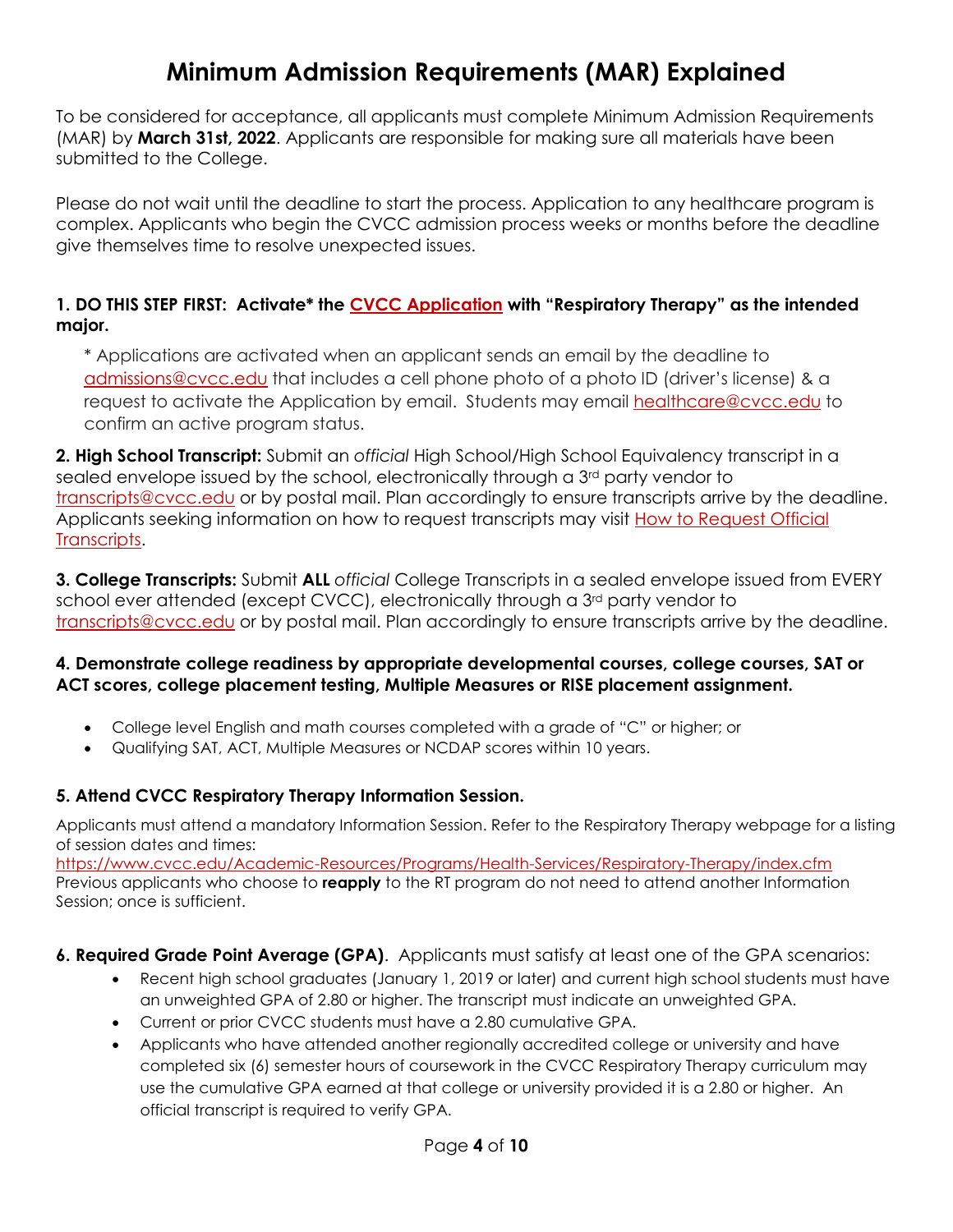### **7. Meet Chemistry Competency.**

Applicants must complete a college 100 level course in chemistry at CVCC or another accredited college with a minimum grade of "C" or higher. **CHM 130/130A is preferred.**

**MAKE CAREFUL NOTE:** The ONLY substitution for CHM 130/130A is CHM 131, 131A **AND** 132 (ALL THREE COURSES) with a grade of "C" of higher in each course. An official transcript is required to show proof of chemistry if the chemistry course was taken at an accredited college or university other than CVCC.

### **8. Complete ATI TEAS** - Test of Essential Academic Skills

- The TEAS must be taken between March 31, 2019 and March 31, 2022.
- If applicants take the TEAS at CVCC, TEAS scores are automatically recorded in the applicant's record.
- Applicants who do not take the TEAS at CVCC must request official score reports from ATI (www.attesting.com) to be sent to CVCC before the deadline.
- The TEAS test is given by appointment only at CVCC. **Applicants may schedule a test date online through the Testing Center webpage.** The TEAS exam fee is paid through the CVCC Business Office. The Business Office will provide a receipt of payment. The receipt of payment will be taken to the CVCC Testing Center on the test date. **Testing will not be allowed without the receipt**. Photo ID is required to take the TEAS Exam. Please contact the Business Office at (828) 327-7000 for additional questions.
- There is no limit placed on the number of times an applicant can take the TEAS exam. The highest score within three (3) years will be used. Applicants may test only once per day.
- An ATI TEAS Study Guide is available for purchase in the CVCC bookstore or can be purchased online at www.atitesting.com.

#### **9. Submit the completed MAR Checklist before the deadline.**

- From the student's CVCC email account (created after Application activation), send a scanned copy or cell phone photo of the completed MAR Checklist to healthcare@cvcc.edu.
- A submitted MAR Checklist must be entirely readable with the student's name and CVCC ID#.
- MAR Checklists are not accepted after the published deadline.
- All documents must be emailed and received before the published deadline to healthcare@cvcc.edu. Documents mailed to any other CVCC email address are not considered.
- Submission of the MAR Checklist is not a guarantee of acceptance into the program.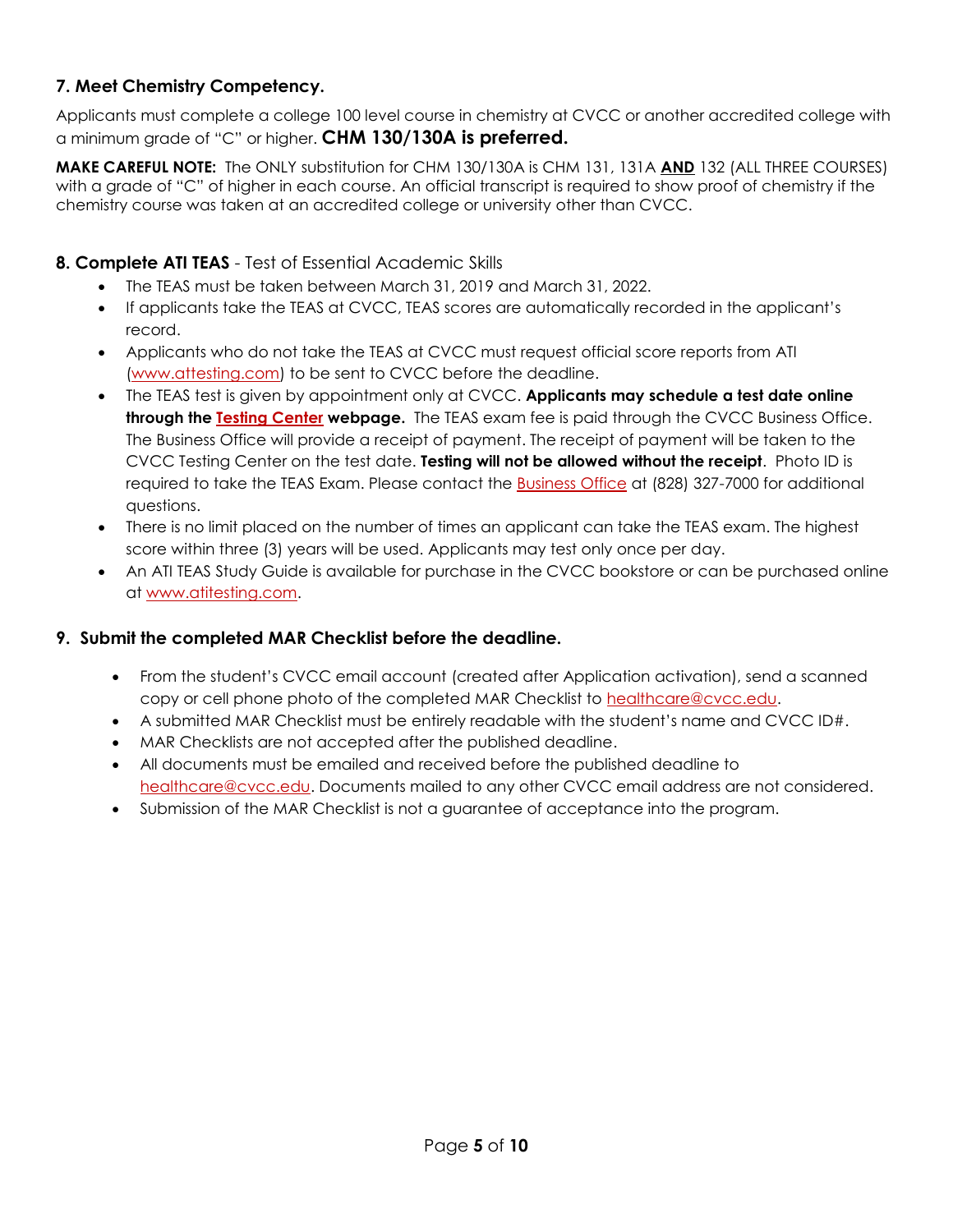# **COMPETITIVE SELECTION AND RANKING**

The following criteria will be used to evaluate and select the best-qualified applicants from those who completed all Minimum Admission Requirements (MAR) by the deadline. Those applicants receiving the highest number of points will be admitted to the program until the class is filled. The number of students accepted each year can vary depending upon clinical sites. The Respiratory Therapy program plans to accept 15 students.

### **(a.) Points for completion (with a "C" or better) of any of the following general education courses in the Respiratory Therapy curriculum**:

| BIO 168 - Anatomy<br>and Physiology I | $BIO$ 169 – Anatomy<br>and Physiology II | $ENG 112^* - Writing$<br>/Research in the<br>Disciplines OR ENG 113<br>- Literature Based<br>Research OR ENG 114<br>- Prof Research &<br>Reporting | CHM 130/130A-<br>Gen, Org, &<br>Biochemistry is<br>preferred. Make<br><b>Careful Note: The</b><br>ONLY substitution for<br>CHM 130/130A is<br>CHM 131, 131A AND<br>$CHM$ 132 with a<br>grade of "C" or<br>higher in each<br>course OR a 100<br>level or higher<br>college chemistry<br>course with a grade<br>of "C" or higher. |
|---------------------------------------|------------------------------------------|----------------------------------------------------------------------------------------------------------------------------------------------------|---------------------------------------------------------------------------------------------------------------------------------------------------------------------------------------------------------------------------------------------------------------------------------------------------------------------------------|
| $ENG$ 111 – Writing and               | BIO 275 - General                        | Humanities/Fine Arts                                                                                                                               | Social/Behavioral                                                                                                                                                                                                                                                                                                               |
| Inquiry                               | Microbiology                             | Elective                                                                                                                                           | Science Elective                                                                                                                                                                                                                                                                                                                |

Note: Completed general education courses are awarded points in the competitive selection process. Courses "in progress" for which an applicant has not earned a final grade are not awarded points.

- **(b.) Points for the applicant's cumulative GPA.** The applicant's unweighted cumulative high school GPA may be used. The applicant must have graduated from high school **January 1, 2019** or later. Applicants in their senior year of high school at the time of application will be required to submit a partial high school transcript and the cumulative unweighted GPA at the time of the deadline will be used. Applicants who have graduated from high school within the specified timeframe will use either the unweighted HS GPA or the cumulative GPA at CVCC, whichever is higher. The HS transcript must indicate the GPA is unweighted. Transfer students bringing in 6 or more transfer credits may use that college's GPA, CVCC's GPA, or the unweighted HS GPA. The highest cumulative GPA total will be used. There will not be any GPA combinations. Only the highest single source cumulative GPA will be used.
- **(c.) Points will be awarded to applicants with an advanced degree.** Applicants who have attained an AA/AS/AAS/BA/BS/MA/MS from a regionally accredited school are awarded points in the competitive admission process. Official transcripts are required to verify the completion of the degree.
- **(d.) Applicants will be awarded points according to their score on the TEAS exam.** There is no limit on the number of times a student takes the TEAS test; however, applicants may test only once per day. Official test scores sent electronically by ATI must be received by the deadline to be considered. Scores within the last three (3) years (**March 31, 2019 through March 31, 2022**) will be considered and the highest total score will be used.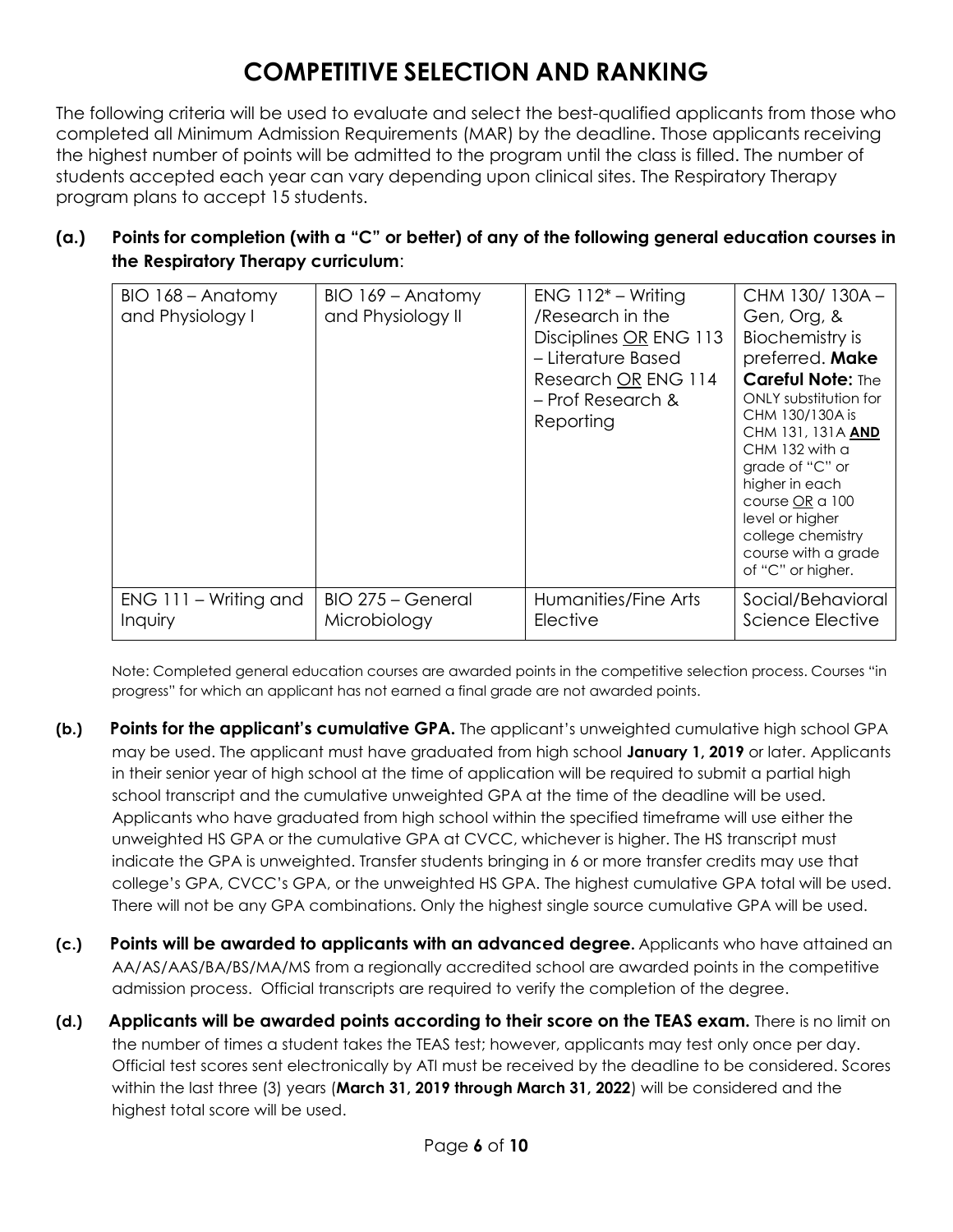### **RESPIRATORY THERAPY – Technical Standards**

The following activities are examples of the kind of activities which a student in the Respiratory Therapy program will be required to perform in order to successfully complete the program. If an accepted applicant believes that he/she cannot meet one of more of the standards without accommodations or modifications, the applicant should consult the director of the program for students with disabilities.

| <b>Critical Thinking</b>         | Respiratory Therapy students should possess critical<br>thinking ability sufficient for clinical<br>judgment.                                                                                                                                                     | Students must be able to identify cause and<br>effect relationships in clinical situations;<br>develop and/or participate in the development<br>of respiratory care patient plans. |
|----------------------------------|-------------------------------------------------------------------------------------------------------------------------------------------------------------------------------------------------------------------------------------------------------------------|------------------------------------------------------------------------------------------------------------------------------------------------------------------------------------|
| Interpersonal<br><b>Skills</b>   | Respiratory Therapy students shall possess<br>interpersonal abilities sufficient for<br>interaction with individuals, families, groups, etc. from with patients, families and other<br>a variety of social, emotional, cultural, and<br>intellectual backgrounds. | A student must be able to establish rapport<br>health care members.                                                                                                                |
| Communication<br><b>Skills</b>   | Respiratory Therapy students shall possess<br>communication skills sufficient for<br>interaction with others in verbal and written form.                                                                                                                          | Explain treatment procedures, initiate health<br>teaching, document and interpret therapeutic<br>interventions and patient/client responses.                                       |
| Mobility                         | Respiratory Therapy students shall possess physical<br>abilities sufficient to move room to room<br>and maneuver in small spaces, stand and walk<br>extensive periods of time.                                                                                    | Move around in patient's rooms, work spaces<br>and treatment areas, administer<br>cardiopulmonary procedures.                                                                      |
| <b>Motor Skills</b>              | Respiratory Therapy students shall possess gross<br>and fine motor abilities sufficient to provide safe and<br>effective respiratory care procedures.                                                                                                             | Set up, calibrate and use equipment, position<br>patients/clients, perform CPR.                                                                                                    |
| <b>Hearing</b>                   | Respiratory Therapy students must possess auditory<br>ability sufficient to monitor and assess<br>health needs.                                                                                                                                                   | Hear monitor alarms, emergency signals,<br>ausculatory breath and heart sounds, cries for<br>help.                                                                                 |
| <b>Visual</b>                    | Respiratory Therapy students shall possess visual<br>ability sufficient for observation and assessment<br>necessary for patient care.                                                                                                                             | Observe patient/client responses, see<br>calibration and alarms for equipment, patient<br>assessment.                                                                              |
| <b>Tactile</b>                   | Respiratory Therapy students shall possess tactile<br>ability sufficient for physical assessment.                                                                                                                                                                 | Auscultation, percussion, palpation and the<br>therapeutic modalities related to therapeutic<br>interventions.                                                                     |
| <b>Weight-Bearing</b>            | Respiratory Therapy students shall possess the<br>ability to lift and/or manipulate 45-50 lbs.                                                                                                                                                                    | Position patients/clients, move equipment.                                                                                                                                         |
| Cognitive<br><b>Abilities</b>    | Respiratory Therapy students shall possess ability to<br>be oriented to time, person and place, organize<br>responsibilities, and make decisions.                                                                                                                 | Student shall assess patient/client complaints<br>and implement appropriate treatment.                                                                                             |
| Occupational<br><b>Exposures</b> | Respiratory Therapy students may be exposed to<br>communicable diseases and/or body fluids, toxic<br>substances, medicinal preparations and latex.<br>Students shall use appropriate precautions at all<br>times.                                                 | Student may be assigned a client/patient with<br>a communicable disease and shall provide<br>total care using universal precautions.                                               |

#### **Please note: Examples are not all inclusive.**

If you have a disability and need accommodations, please contact the Counselor/Students with Disabilities Program at least 72 hours in advance at (828) 327-7000, ext. 4222 or accommodations@cvcc.edu.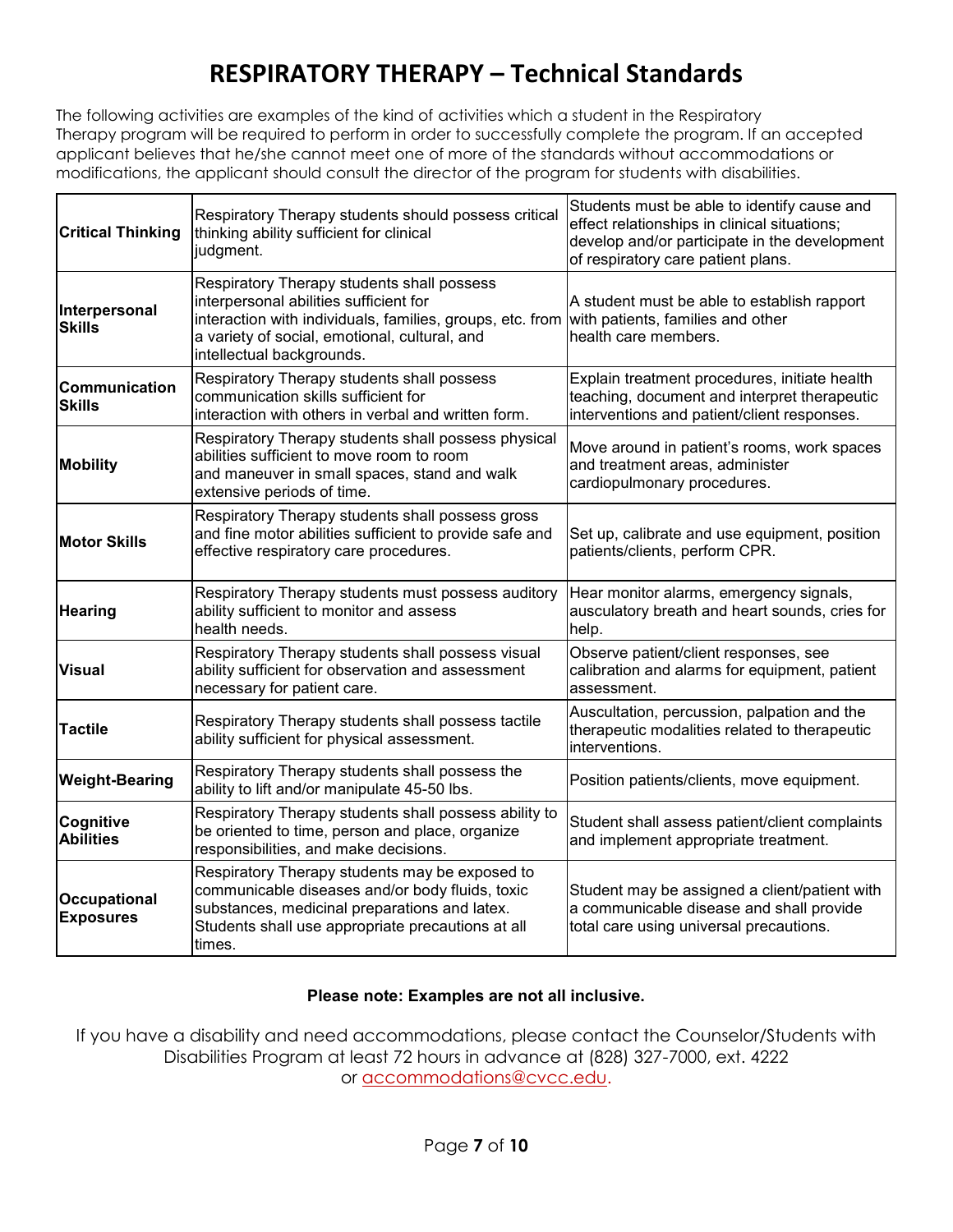# **Respiratory Therapy Program - Estimated Additional Costs**

| <b>Items/Services</b>                                                                  | <b>Estimated Costs</b>                            |
|----------------------------------------------------------------------------------------|---------------------------------------------------|
| Physical exam and vaccines                                                             | \$833.00 (required prior to admission<br>in Fall) |
| Scrubs (2 sets) & Lab Coat (1)                                                         | \$180.00 (First Spring Semester)                  |
| Clinic Shoes (white tennis shoes or nurses shoes,<br>leather with closed heel and toe) | \$100.00<br>(First Spring Semester)               |
| Criminal Background Check/Drug Test                                                    | \$145.00                                          |
| <b>Medical Malpractice Insurance</b>                                                   | Approx. \$30.00 per year (Each Fall)              |
| <b>Clinical Tracking Software</b>                                                      | \$76.00                                           |
| Stethoscope, scissors, HEPA mask, calculator,<br>goggles for clinical use, watch       | \$165.00 (First Spring Semester)                  |
| Review CSE software license                                                            | \$75.00                                           |
| Travel costs to clinical sites                                                         | \$500.00                                          |
| AHA life support certification cards                                                   | \$65.00                                           |
| Review for Boards - ordered through Kettering<br><b>National Seminars</b>              | \$415.00                                          |
| <b>Final Mock Exams</b>                                                                | \$100.00                                          |
| <b>NC License Fee</b>                                                                  | \$225.00*                                         |
| Credentialing Fee: \$190.00 for TMC exam/\$200<br>for CSE exam                         | \$390.00*                                         |
| Pinning Ceremony - provided by the                                                     | Based on Student Planning (@                      |
| underclassmen for the graduating class                                                 | \$20.00                                           |
| Pins                                                                                   | \$50.00 (Final Spring Semester)                   |
| Flu Shot                                                                               | Approx. \$25.00                                   |
| <b>Estimated Total</b>                                                                 | \$3,394.00                                        |

The costs listed below are estimates & subject to change without notice.

#### **\*After graduation from CVCC**

#### **Please Note:**

- Most Respiratory textbooks are purchased the 1st semester of the program, and will cost approx. \$500 -\$600. Book costs the remaining semesters will be approx. \$100/semester.
- These cost estimates are **in addition to** the costs that any student attending CVCC will incur each semester, such as tuition, activity fees, accident insurance, books, and class supplies such as pens, paper, etc.
- Students applying for graduation will pay diploma fees.
- Estimates for these costs may be found in the CVCC Catalog (http://www.cvcc.edu).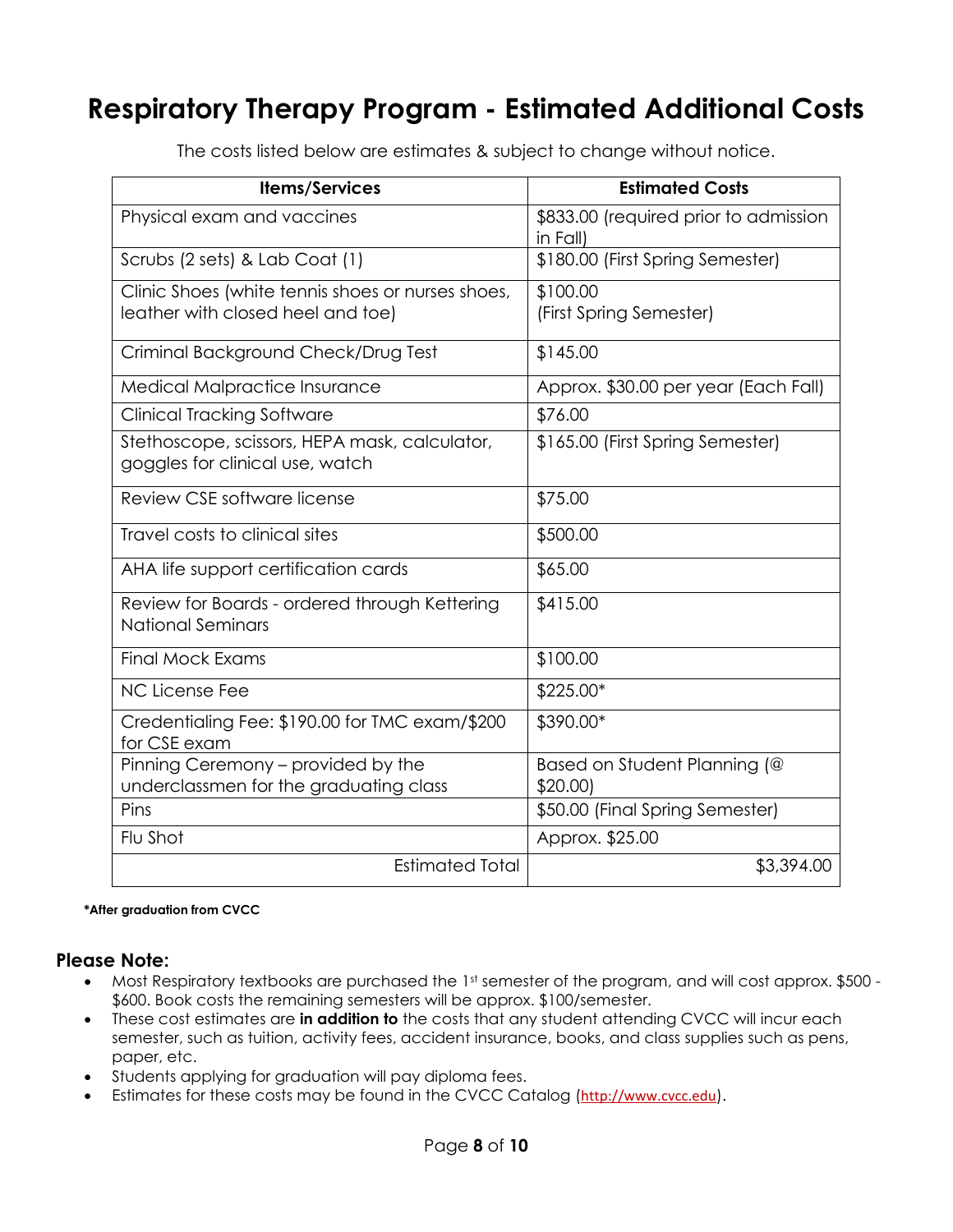

The information provided below is for planning purposes only. Admission and curriculum requirements are subject to change without notice.

It is the applicant's responsibility, whether enrolled at CVCC or elsewhere, to monitor completion of the Minimum Admission Requirements (MAR) on a semester by semester basis. Students must ensure all materials have been submitted **before** the deadline and as directed by the Respiratory Therapy Admissions packet.

The following course **must be completed by March 31st:**

**Chemistry –** Completion of a college level (100 or above) chemistry course with a grade of "C" or higher. *CHM 130 – Gen, Org, & Biochemistry AND CHM 130A – Gen, Org, & Biochemistry Lab are recommended*. **Make Careful Note:** The **only** substitution for CHM 130/130A is CHM 131, 131A **AND** CHM 132 with a grade of "C" or better in each course. All THREE courses must be completed.)

Applicants are **not required** to complete the following courses before submitting a MAR Checklist, **but these courses are awarded points** in the competitive selection process. These courses, which require a grade of "C" or better, meet program degree requirements:

| <b>BIO 168</b> – Anatomy & Physiology 1(4 credit hours)               |  |  |
|-----------------------------------------------------------------------|--|--|
| <b>BIO 169</b> - Anatomy & Physiology 2 (4 credit hours)              |  |  |
| <b>BIO 275</b> – Microbiology (4 credit hours)                        |  |  |
| <b>ENG 111</b> – Writing and Inquiry (3 credit hours)                 |  |  |
| <b>ENG 112</b> – Writing/Research in the Disciplines (3 credit hours) |  |  |
| <b>OR</b>                                                             |  |  |
| <b>ENG 113</b> – Literature-Based Research (3 credit hours)           |  |  |
| <b>OR</b>                                                             |  |  |
| <b>ENG 114</b> – Professional Research and Reporting (3 credit hours) |  |  |
| Humanities/Fine Arts Elective (3 credit hours)                        |  |  |
| Social/Behavioral Sciences Elective (3 credit hours)                  |  |  |

Note: Completed general education courses are awarded points in the competitive selection process. Courses "inprogress" for which an applicant has not earned a final grade are not awarded points.